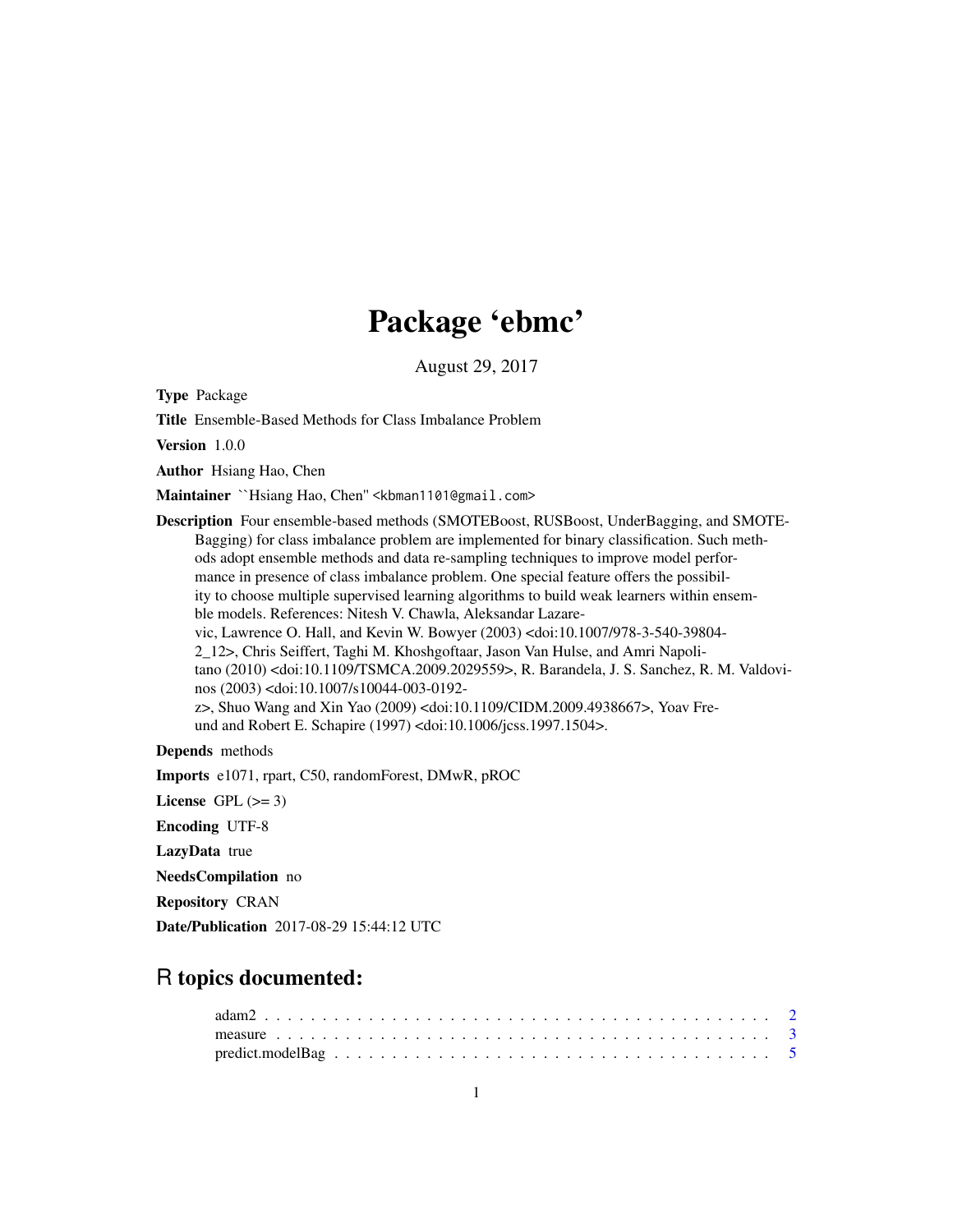#### <span id="page-1-0"></span>2 adam2

| Index |  |
|-------|--|
|       |  |
|       |  |
|       |  |
|       |  |
|       |  |

adam2 *Implementation of AdaBoost.M2*

#### Description

The function implements AdaBoost.M2 for binary classification. It returns a list of weak learners that are built on random under-sampled training-sets, and a vector of error estimations of each weak learner. The weak learners altogether consist the ensemble model.

### Usage

adam2(formula, data, size, alg, rf.ntree = 50, svm.ker = "radial")

#### Arguments

| formula  | A formula specify predictors and target variable. Target variable should be a<br>factor of 0 and 1. Predictors can be either numerical and categorical.                                             |
|----------|-----------------------------------------------------------------------------------------------------------------------------------------------------------------------------------------------------|
| data     | A data frame used for training the model, <i>i.e.</i> training set.                                                                                                                                 |
| size     | Ensemble size, <i>i.e.</i> number of weak learners in the ensemble model.                                                                                                                           |
| alg      | The learning algorithm used to train weak learners in the ensemble model. <i>cart</i> ,<br>$c50$ , rf, nb, and svm are available. Please see Details for more information.                          |
| rf.ntree | Number of decision trees in each forest of the ensemble model when using $rf$<br>(Random Forest) as base learner. Integer is required.                                                              |
| svm.ker  | Specifying kernel function when using sym as base algorithm. Four options are<br>available: linear, polynomial, radial, and sigmoid. Default is radial. Equiva-<br>lent to that in $e1071::sym()$ . |

#### Details

AdaBoost.M2 is an extension of AdaBoost. AdaBoost.M2 introduces *pseudo-loss*, which is a more sophisticated method to estimate error and update instance weight in each iteration compared to AdaBoost and AdaBoost.M1. Although AdaBoost.M2 is originally implemented with decision tree, this function makes it possible to use other learning algorithms for building weak learners.

Argument *alg* specifies the learning algorithm used to train weak learners within the ensemble model. Totally five algorithms are implemented: cart (Classification and Regression Tree), c50 (C5.0 Decision Tree), rf (Random Forest), nb (Naive Bayes), and svm (Support Vector Machine). When using Random Forest as base learner, the ensemble model is consisted of forests and each forest contains a number of trees.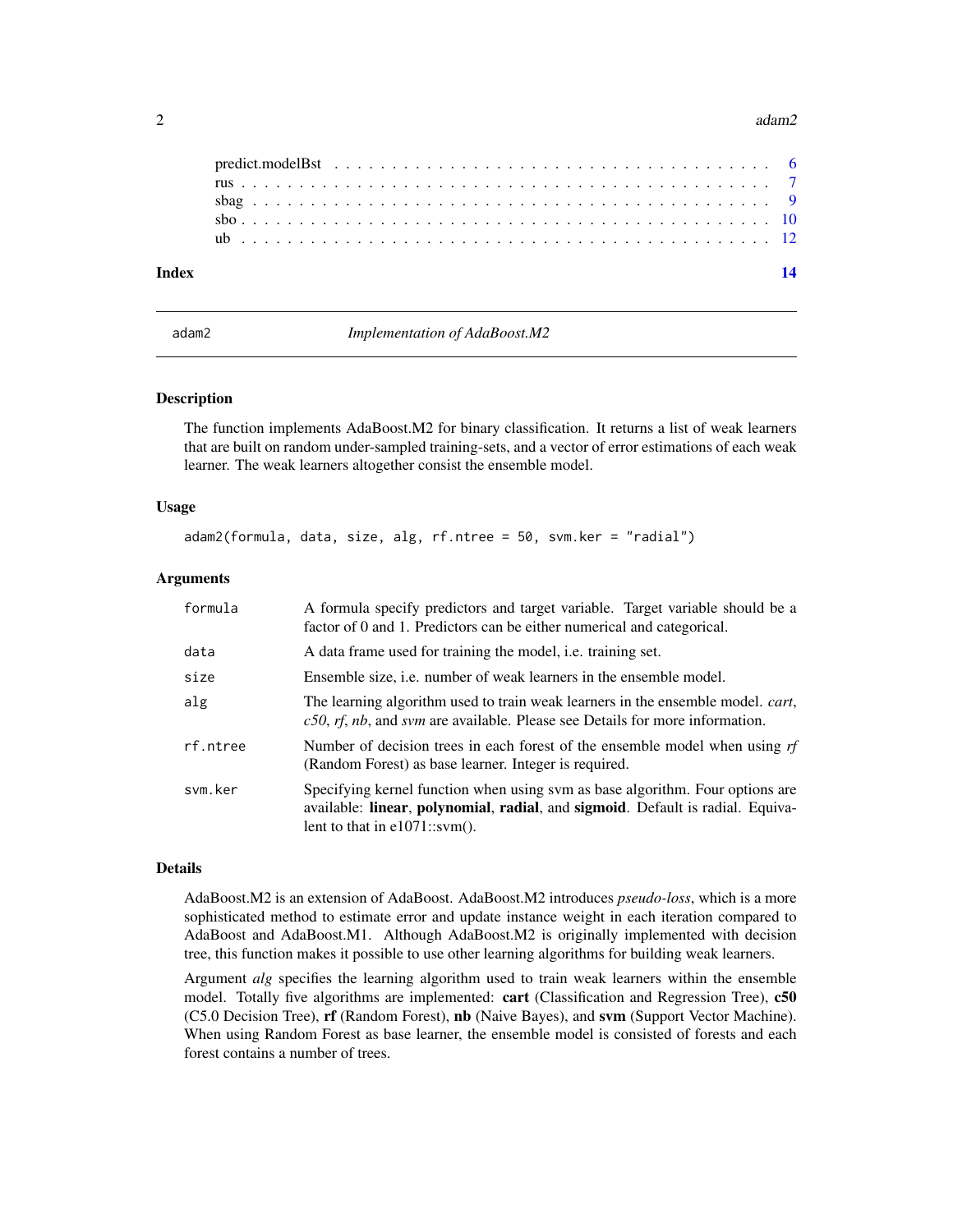#### <span id="page-2-0"></span>measure 3

The function requires the target varible to be a factor of 0 and 1, where 1 indicates minority while  $0$ indicates majority instances. Only binary classification is implemented in this version.

The object class of returned list is defined as *modelBst*, which can be directly passed to predict() for predicting test instances.

#### Value

The function returns a list containing two elements:

weakLearners A list of weak learners. errorEstimation

> Error estimation of each weak learner. Calculated by using (pseudo loss + smooth) / (1 - pseudo\_loss + smooth). *smooth* helps prevent error rate = 0 resulted from perfect classfication during trainging iterations. For more information, please see Schapire et al. (1999) Section 4.2.

#### References

Freund, Y. and Schapire, R. 1997. A Decision-Theoretic Generalization of On-Line Learning and an Application to Boosting. Journal of Computer and System Sciences. 55, pp. 119-139.

Freund, Y. and Schapire, R. 1996. Experiments with a new boosting algorithm. Machine Learning: In Proceedings of the 13th International Conference. pp. 148-156

Schapire, R. and Singer, Y. 1999. Improved Boosting Algorithms Using Confidence-rated Predictions. Machine Learning. 37(3). pp. 297-336.

Galar, M., Fernandez, A., Barrenechea, E., Bustince, H., and Herrera, F. 2012. A Review on Ensembles for the Class Imbalance Problem: Bagging-, Boosting-, and Hybrid-Based Approaches. IEEE Transactions on Systems, Man, and Cybernetics, Part C (Applications and Reviews). 42(4), pp. 463-484.

#### Examples

```
data("iris")
iris <- iris[1:70, ]
iris$Species <- factor(iris$Species, levels = c("setosa", "versicolor"), labels = c("0", "1"))
model1 <- adam2(Species \sim ., data = iris, size = 10, alg = "c50")
model2 <- adam2(Species ~ ., data = iris, size = 20, alg = "rf", rf.ntree = 100)
model3 \le - adam2(Species \sim ., data = iris, size = 40, alg = "svm", svm.ker = "sigmoid")
```
measure *Calculating Performance Measurement in Class Imbalance Problem*

#### Description

The function is an interation of multiple performance measurements that can be used to assess model performance in class imbalance problem. Totally six measurements are included.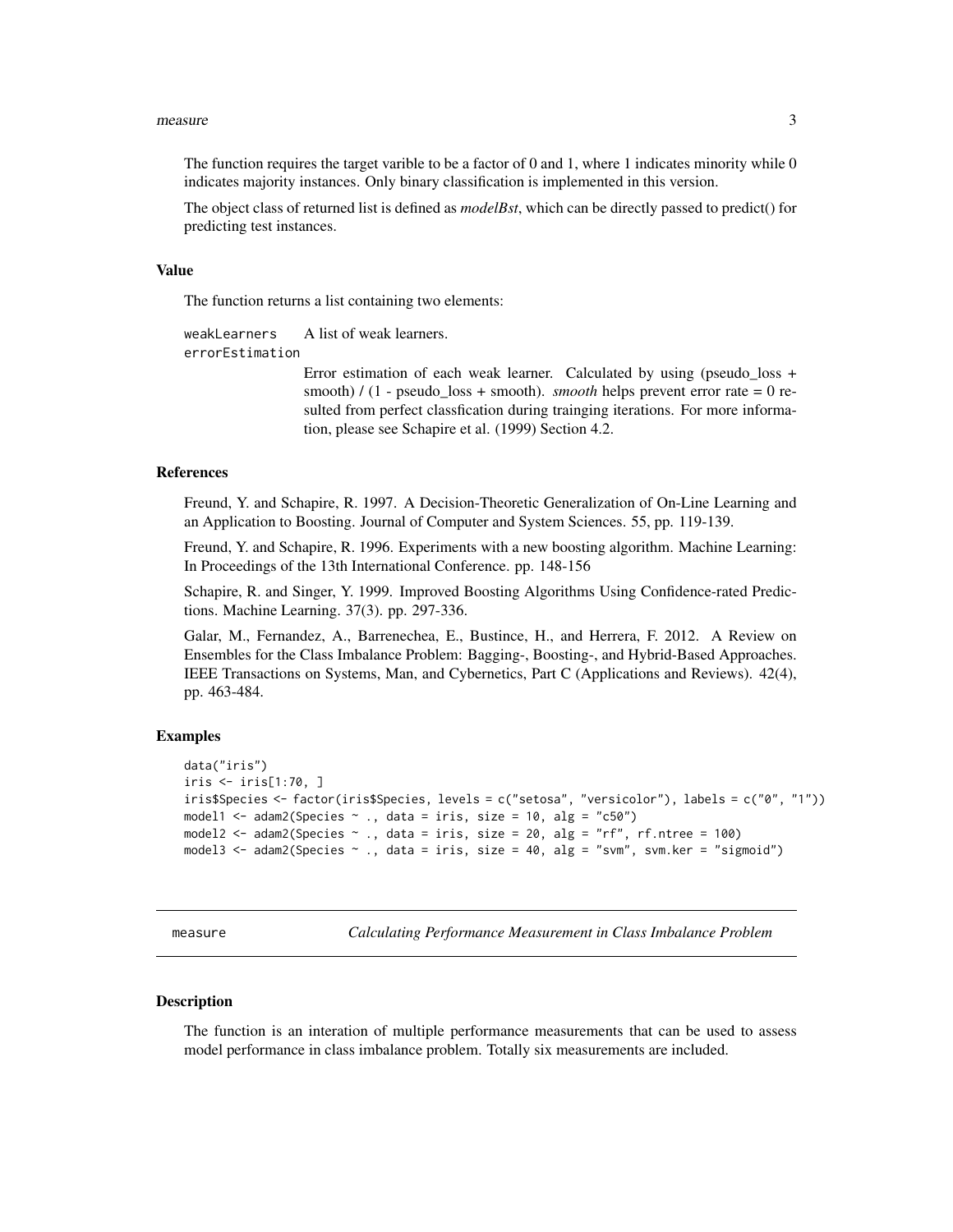4 measure and the contract of the contract of the contract of the contract of the contract of the contract of the contract of the contract of the contract of the contract of the contract of the contract of the contract of

#### Usage

measure(label, probability, metric, threshold =  $0.5$ )

#### Arguments

| label       | A vector of actual labels of target variable in test set.                                                                                            |
|-------------|------------------------------------------------------------------------------------------------------------------------------------------------------|
| probability | A vector of probability estimated by the model.                                                                                                      |
| metric      | Measurement used for assessing model performance. auc, gmean, tpr, tnr, f,<br>and <b>acc</b> are available. Please see Details for more information. |
| threshold   | Probability threshold for determining the class of instances. A numerical value<br>ranging from 0 to 1. Default is $0.5$                             |

#### Details

This function integrates six common measurements. It uses pROC::roc() and pROC::auc() to calculate auc (Area Under Curve), while calculates other measurements without dependency on other package: gmean (Geometric Mean), tpr (True Positive Rate), tnr (True Negative Rate),and f (F-Measure).

acc (Accuracy) is also included for any possible use, although such measurement can be misleading when the classes of test set is highly imbalanced.

*threshold* is the probability cutoff for determing the predicted class of instances. For AUC, users do not need to specify threshold because AUC is not affected by the probability cutoff. However, the threshold is required for other five measurements.

```
data("iris")
iris <- iris[1:70, ]
iris$Species <- factor(iris$Species, levels = c("setosa", "versicolor"), labels = c("0", "1"))
# Creat training and test set
samp \leq sample(nrow(iris), nrow(iris) \star 0.7)
train <- iris[samp, ]
test <- iris[-samp, ]
# Model building and prediction
model \le rus(Species \sim ., data = train, size = 10, alg = "c50")
prob <- predict(model, newdata = test, type = "prob")
# Calculate measurements
auc \leq measure(label = test$Species, probability = prob, metric = "auc")
gmean <- measure(label = test$Species, probability = prob, metric = "gmean", threshold = 0.5)
```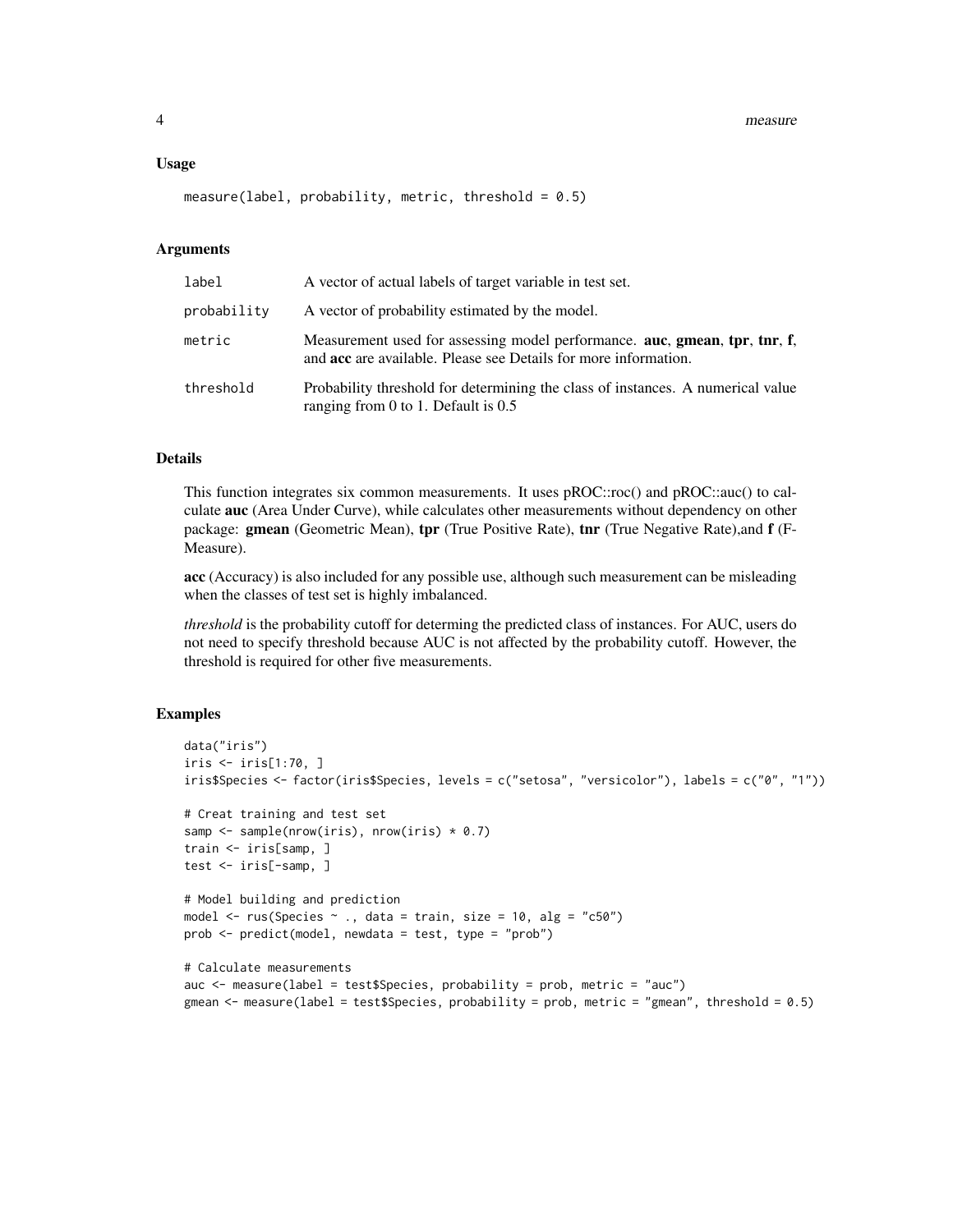<span id="page-4-0"></span>predict.modelBag *Predict Method for modelBag Object*

#### Description

Predicting instances in test set using modelBag object

#### Usage

```
## S3 method for class 'modelBag'
predict(object, newdata, type = "prob", ...)
```
### Arguments

| object    | A object of <i>modelBag</i> class.                                                                              |
|-----------|-----------------------------------------------------------------------------------------------------------------|
| newdata   | A <i>data frame</i> object containing new instances.                                                            |
| type      | Types of output, which can be <b>prob</b> (probability) and <b>class</b> (predicted label).<br>Default is prob. |
| $\ddotsc$ | Not used currently.                                                                                             |

#### Value

Two type of output can be selected:

| prob  | Estimated probability of being a minority instance (i.e. 1). The probability is<br>averaged by using an equal-weight majority vote by all weak learners. |
|-------|----------------------------------------------------------------------------------------------------------------------------------------------------------|
| class | Predicted class of the instance. Instances of probability larger than 0.5 are pre-<br>dicted as $1$ , otherwise $0$ .                                    |

```
data("iris")
iris <- iris[1:70, ]
iris$Species <- factor(iris$Species, levels = c("setosa", "versicolor"), labels = c("0", "1"))
samp <- sample(nrow(iris), nrow(iris) * 0.7)
train <- iris[samp, ]
test <- iris[-samp, ]
model <- ub(Species ~ ., data = train, size = 10, alg = "c50") # Build UnderBagging model
prob <- predict(model, newdata = test, type = "prob") # return probability estimation
pred <- predict(model, newdata = test, type = "class") # return predicted class
```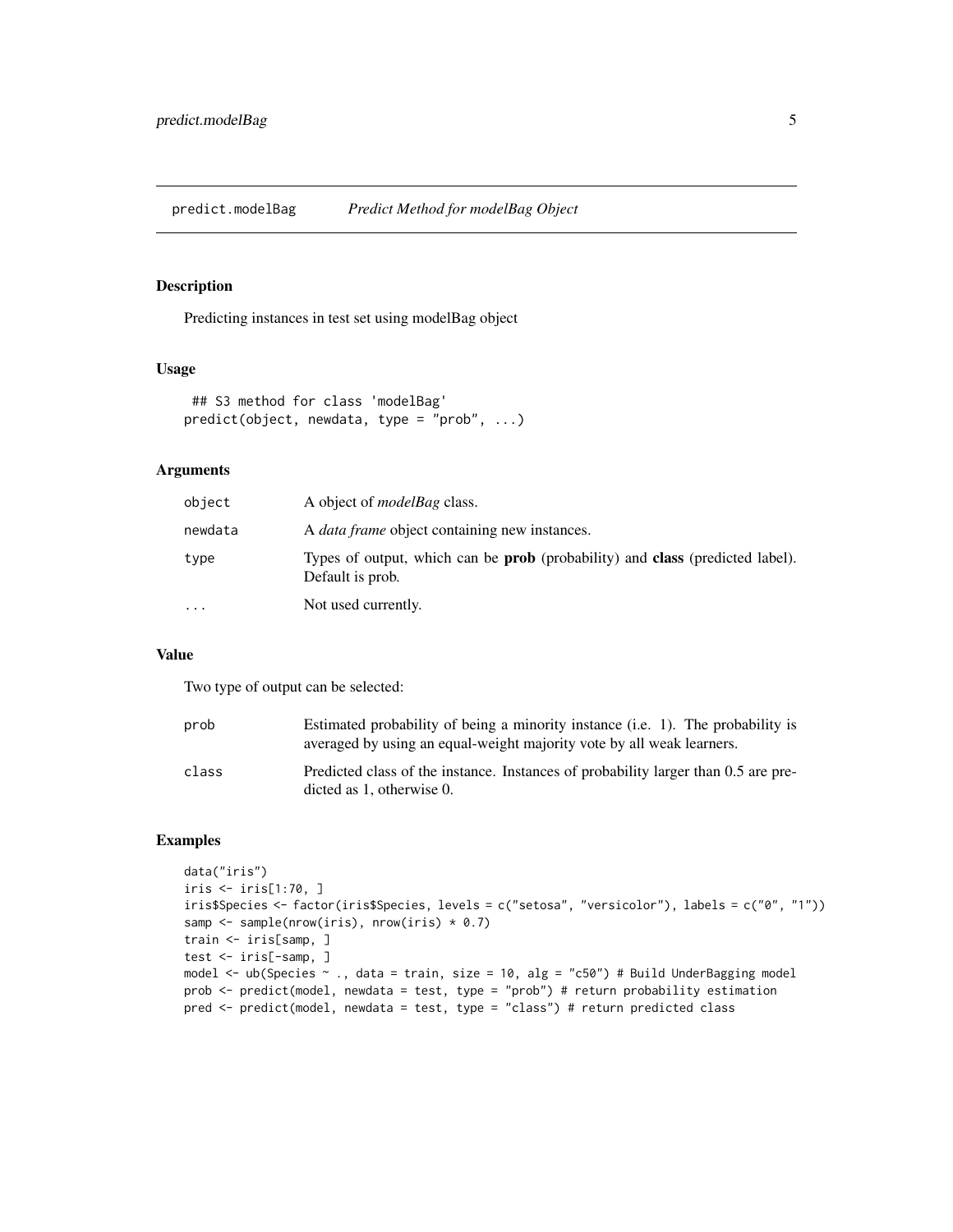<span id="page-5-0"></span>predict.modelBst *Predict Method for modelBst Object*

#### Description

Predicting instances in test set using modelBst object

#### Usage

```
## S3 method for class 'modelBst'
predict(object, newdata, type = "prob", ...)
```
### Arguments

| object    | A object of <i>modelBst</i> class.                                                                              |
|-----------|-----------------------------------------------------------------------------------------------------------------|
| newdata   | A <i>data frame</i> object containing new instances.                                                            |
| type      | Types of output, which can be <b>prob</b> (probability) and <b>class</b> (predicted label).<br>Default is prob. |
| $\ddotsc$ | Not used currently.                                                                                             |

#### Value

Two type of output can be selected:

| prob  | Estimated probability of being a minority instance (i.e. 1). The probability<br>is averaged by using a majority vote by all weak learners, weighted by error<br>estimation. |
|-------|-----------------------------------------------------------------------------------------------------------------------------------------------------------------------------|
| class | Predicted class of the instance. Instances of probability larger than 0.5 are pre-<br>dicted as $1$ , otherwise $0$ .                                                       |

```
data("iris")
iris <- iris[1:70, ]
iris$Species <- factor(iris$Species, levels = c("setosa", "versicolor"), labels = c("0", "1"))
samp <- sample(nrow(iris), nrow(iris) * 0.7)
train <- iris[samp, ]
test <- iris[-samp, ]
model <- rus(Species ~ ., data = train, size = 10, alg = "c50") # Build RUSBoost model
prob <- predict(model, newdata = test, type = "prob") # return probability estimation
pred <- predict(model, newdata = test, type = "class") # return predicted class
```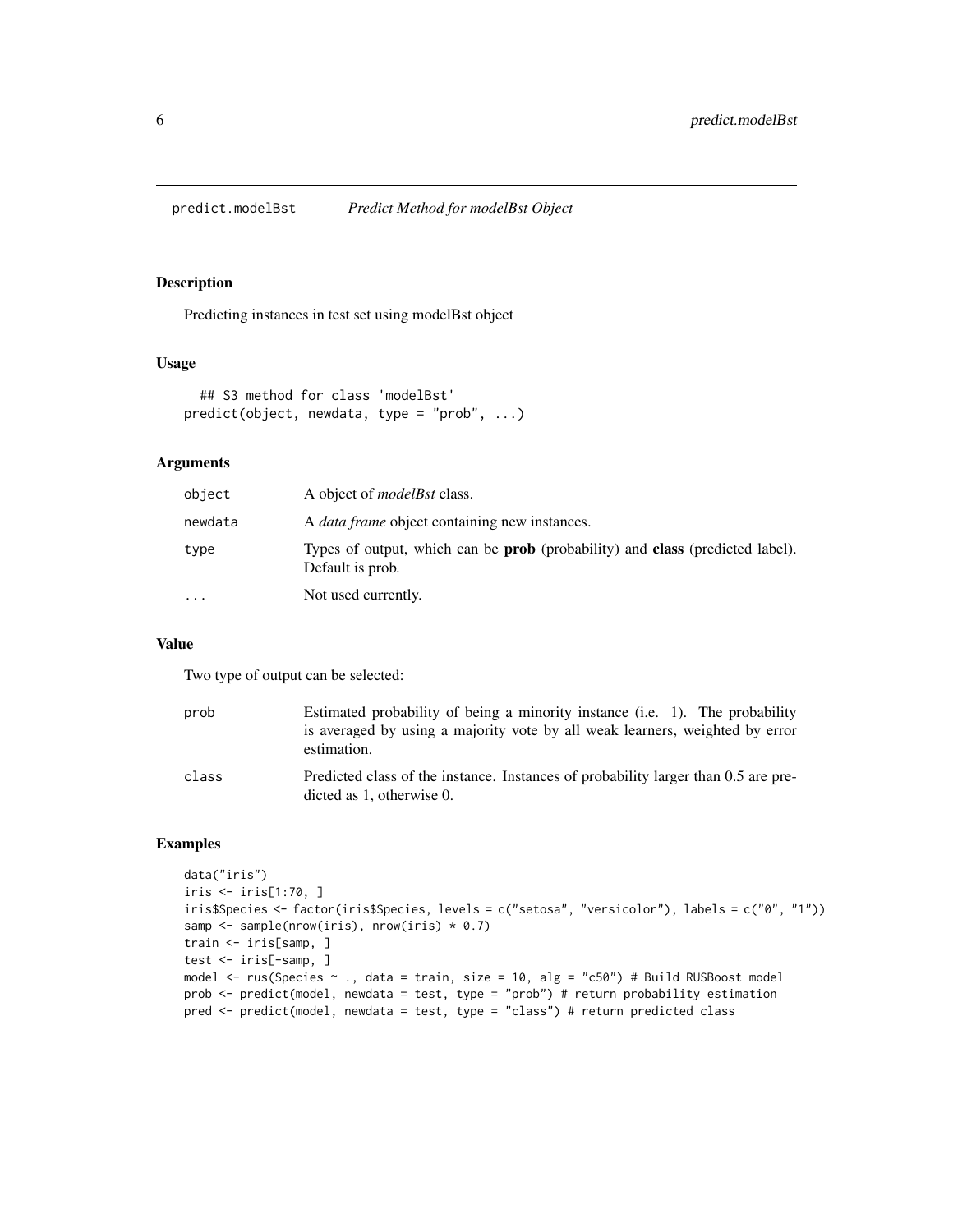#### <span id="page-6-0"></span>**Description**

The function implements RUSBoost for binary classification. It returns a list of weak learners that are built on random under-sampled training-sets, and a vector of error estimations of each weak learner. The weak learners altogether consist the ensemble model.

#### Usage

```
rus(formula, data, size, alg, ir = 1, rf.ntree = 50, svm.ker = "radial")
```
#### Arguments

| formula  | A formula specify predictors and target variable. Target variable should be a<br>factor of 0 and 1. Predictors can be either numerical and categorical.                                             |
|----------|-----------------------------------------------------------------------------------------------------------------------------------------------------------------------------------------------------|
| data     | A data frame used for training the model, <i>i.e.</i> training set.                                                                                                                                 |
| size     | Ensemble size, <i>i.e.</i> number of weak learners in the ensemble model.                                                                                                                           |
| alg      | The learning algorithm used to train weak learners in the ensemble model. <i>cart</i> ,<br>$c50$ , rf, nb, and svm are available. Please see Details for more information.                          |
| ir       | Imbalance ratio. Specifying how many times the under-sampled majority in-<br>stances are over minority instances. Interger is not required and so such as ir =<br>1.5 is allowed.                   |
| rf.ntree | Number of decision trees in each forest of the ensemble model when using $rf$<br>(Random Forest) as base learner. Integer is required.                                                              |
| svm.ker  | Specifying kernel function when using sym as base algorithm. Four options are<br>available: linear, polynomial, radial, and sigmoid. Default is radial. Equiva-<br>lent to that in $e1071::sym()$ . |

#### Details

Based on AdaBoost.M2, RUSBoost uses random under-sampling to reduce majority instances in each iteration of training weak learners. A 1:1 under-sampling ratio (i.e. equal numbers of majority and minority instances) is set as default.

The function requires the target varible to be a factor of 0 and 1, where 1 indicates minority while 0 indicates majority instances. Only binary classification is implemented in this version.

Argument *alg* specifies the learning algorithm used to train weak learners within the ensemble model. Totally five algorithms are implemented: cart (Classification and Regression Tree), c50 (C5.0 Decision Tree), rf (Random Forest), nb (Naive Bayes), and svm (Support Vector Machine). When using Random Forest as base learner, the ensemble model is consisted of forests and each forest contains a number of trees.

*ir* refers to the intended imbalance ratio of training sets for manipulation. With  $ir = 1$  (default), the numbers of majority and minority instances are equal after class rebalancing. With  $ir = 2$ , the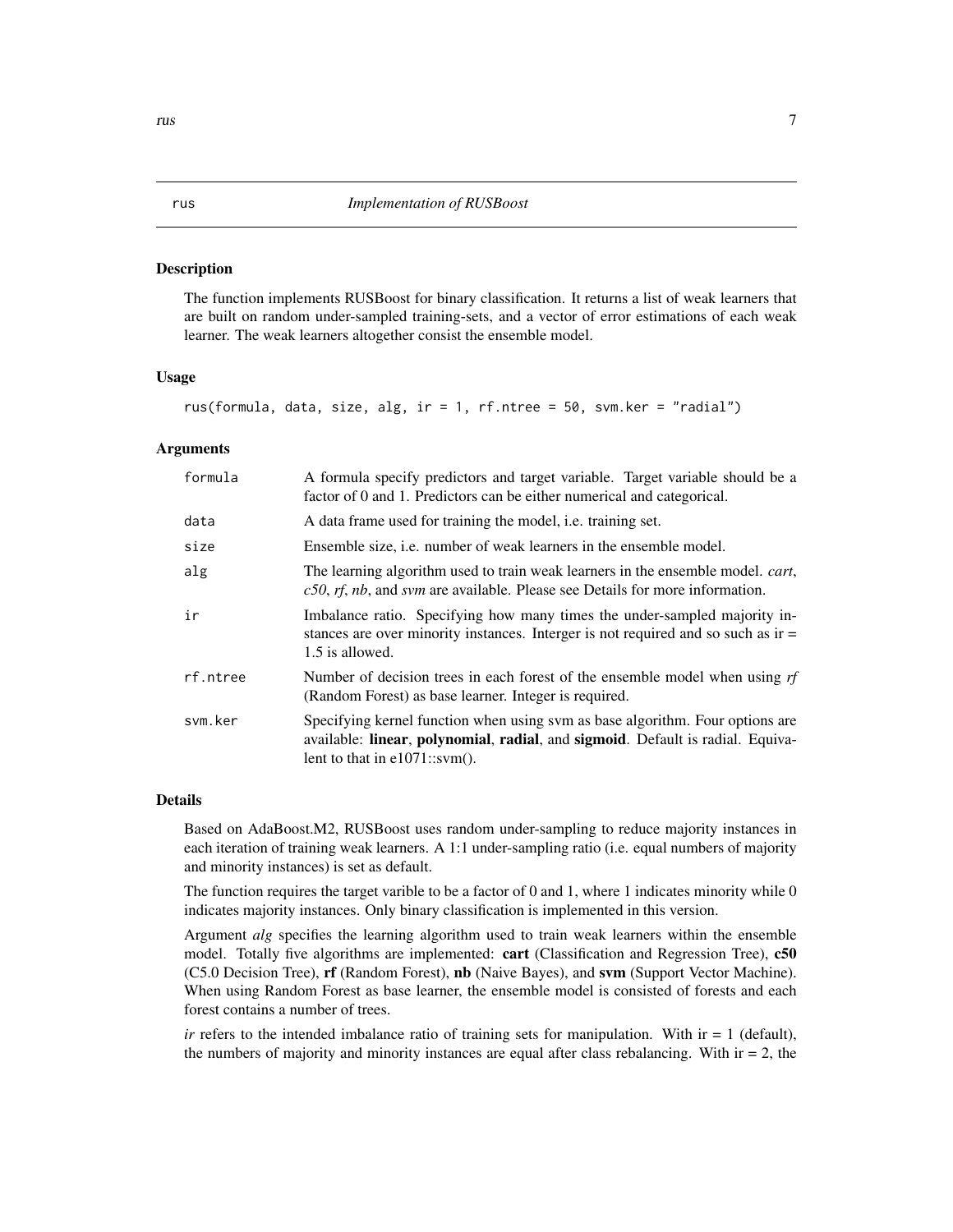number of majority instances is twice of that of minority instances. Interger is not required and so such as  $ir = 1.5$  is allowed.

The object class of returned list is defined as *modelBst*, which can be directly passed to predict() for predicting test instances.

#### Value

The function returns a list containing two elements:

```
weakLearners A list of weak learners.
errorEstimation
```
Error estimation of each weak learner. Calculated by using (pseudo loss + smooth) / (1 - pseudo\_loss + smooth). *smooth* helps prevent error rate = 0 resulted from perfect classfication during trainging iterations. For more information, please see Schapire et al. (1999) Section 4.2.

#### References

Seiffert, C., Khoshgoftaar, T., Hulse, J., and Napolitano, A. 2010. RUSBoost: A Hybrid Approach to Alleviating Class Imbalance. IEEE Transactions on Systems, Man, and Cybernetics - Part A: Systems and Humans. 40(1), pp. 185-197.

Galar, M., Fernandez, A., Barrenechea, E., Bustince, H., and Herrera, F. 2012. A Review on Ensembles for the Class Imbalance Problem: Bagging-, Boosting-, and Hybrid-Based Approaches. IEEE Transactions on Systems, Man, and Cybernetics, Part C (Applications and Reviews). 42(4), pp. 463-484.

Freund, Y. and Schapire, R. 1997. A Decision-Theoretic Generalization of On-Line Learning and an Application to Boosting. Journal of Computer and System Sciences. 55, pp. 119-139.

Freund, Y. and Schapire, R. 1996. Experiments with a new boosting algorithm. Machine Learning: In Proceedings of the 13th International Conference. pp. 148-156

Schapire, R. and Singer, Y. 1999. Improved Boosting Algorithms Using Confidence-rated Predictions. Machine Learning. 37(3). pp. 297-336.

```
data("iris")
iris <- iris[1:70, ]
iris$Species <- factor(iris$Species, levels = c("setosa", "versicolor"), labels = c("0", "1"))
model1 <- rus(Species \sim ., data = iris, size = 10, alg = "c50", ir = 1)
model2 \le rus(Species \sim ., data = iris, size = 20, alg = "rf", ir = 1, rf.ntree = 100)
model3 <- rus(Species ~ ., data = iris, size = 40, alg = "svm", ir = 1, svm.ker = "sigmoid")
```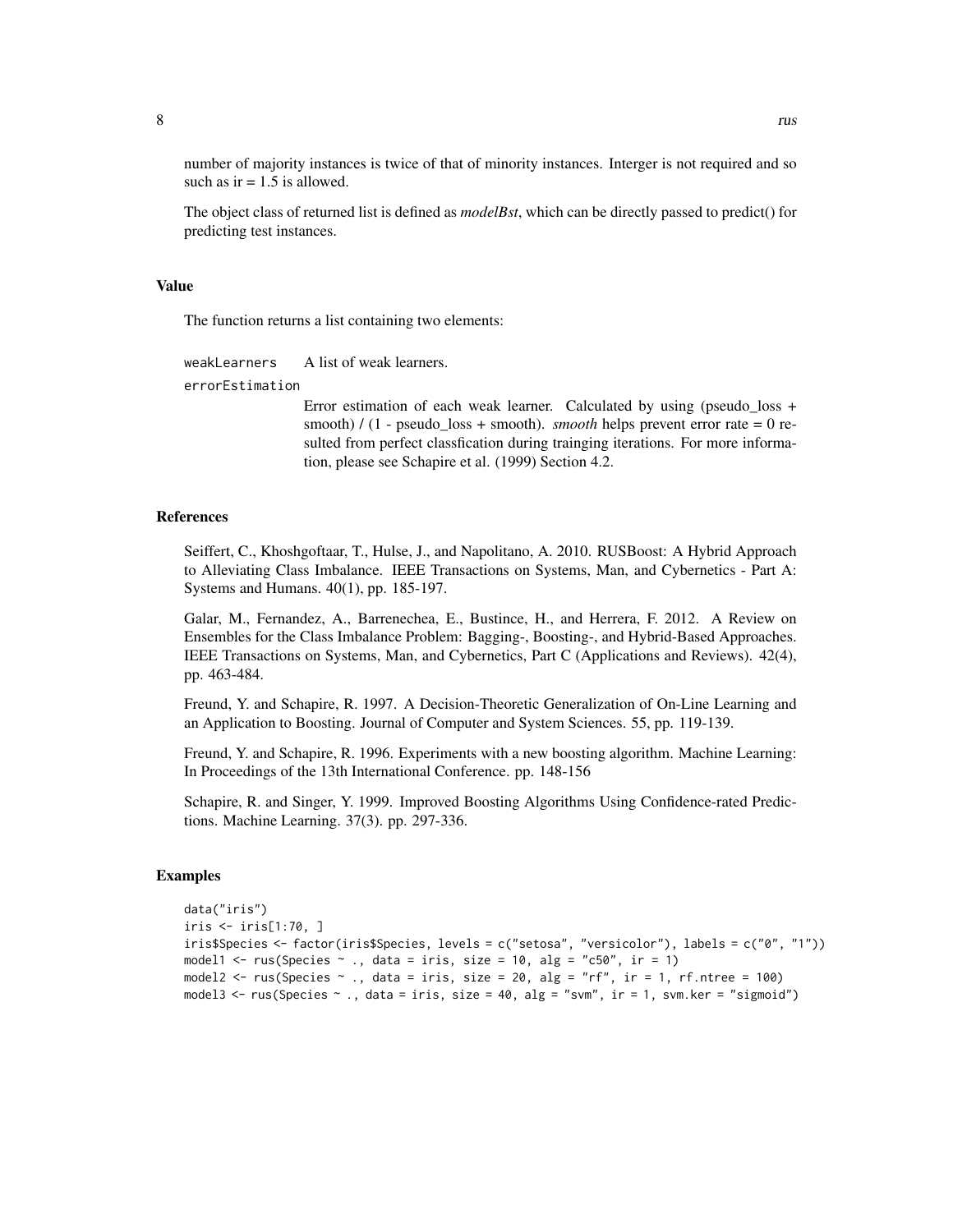#### <span id="page-8-0"></span>Description

The function implements SMOTEBagging for binary classification. It returns a list of weak learners that are built on training-sets manipulated by SMOTE and random over-sampling. They together consist the ensemble model.

#### Usage

```
sbag(formula, data, size, alg, rf.ntree = 50, svm.ker = "radial")
```
### Arguments

| formula  | A formula specify predictors and target variable. Target variable should be a<br>factor of 0 and 1. Predictors can be either numerical and categorical.                                                                             |
|----------|-------------------------------------------------------------------------------------------------------------------------------------------------------------------------------------------------------------------------------------|
| data     | A data frame used for training the model, <i>i.e.</i> training set.                                                                                                                                                                 |
| size     | Ensemble size, <i>i.e.</i> number of weak learners in the ensemble model.                                                                                                                                                           |
| alg      | The learning algorithm used to train weak learners in the ensemble model. <i>cart</i> ,<br>$c50$ , rf, nb, and svm are available. Please see Details for more information.                                                          |
| rf.ntree | Number of decision trees in each forest of the ensemble model when using $rf$<br>(Random Forest) as base learner. Integer is required.                                                                                              |
| svm.ker  | Specifying kernel function when using sym as base algorithm. Four options are<br>available: <b>linear</b> , <b>polynomial</b> , <b>radial</b> , and <b>sigmoid</b> . Default is radial. Equiva-<br>lent to that in $e1071::sym()$ . |

#### Details

SMOTEBagging uses both SMOTE (Synthetic Minority Over-sampling TEchnique) and random over-sampling to increase minority instances in each bag of Bagging in order to rebalance class distribution. The manipulated training sets contain equal numbers of majority and minority instances, but the proportions of minority instances from SMOTE and random over-sampling vary for different bags, determined by an assigned re-sampling rate *a*. The re-sampling rate *a* is always the multiple of 10, and the function automatically generates a vector of *a*, therefore users do not need to self-define.

The function requires the target varible to be a factor of 0 and 1, where 1 indicates minority while 0 indicates majority instances. Only binary classification is implemented in this version.

Argument *alg* specifies the learning algorithm used to train weak learners within the ensemble model. Totally five algorithms are implemented: **cart** (Classification and Regression Tree), **c50** (C5.0 Decision Tree), rf (Random Forest), nb (Naive Bayes), and svm (Support Vector Machine). When using Random Forest as base learner, the ensemble model is consisted of forests and each forest contains a number of trees.

The object class of returned list is defined as *modelBag*, which can be directly passed to predict() for predicting test instances.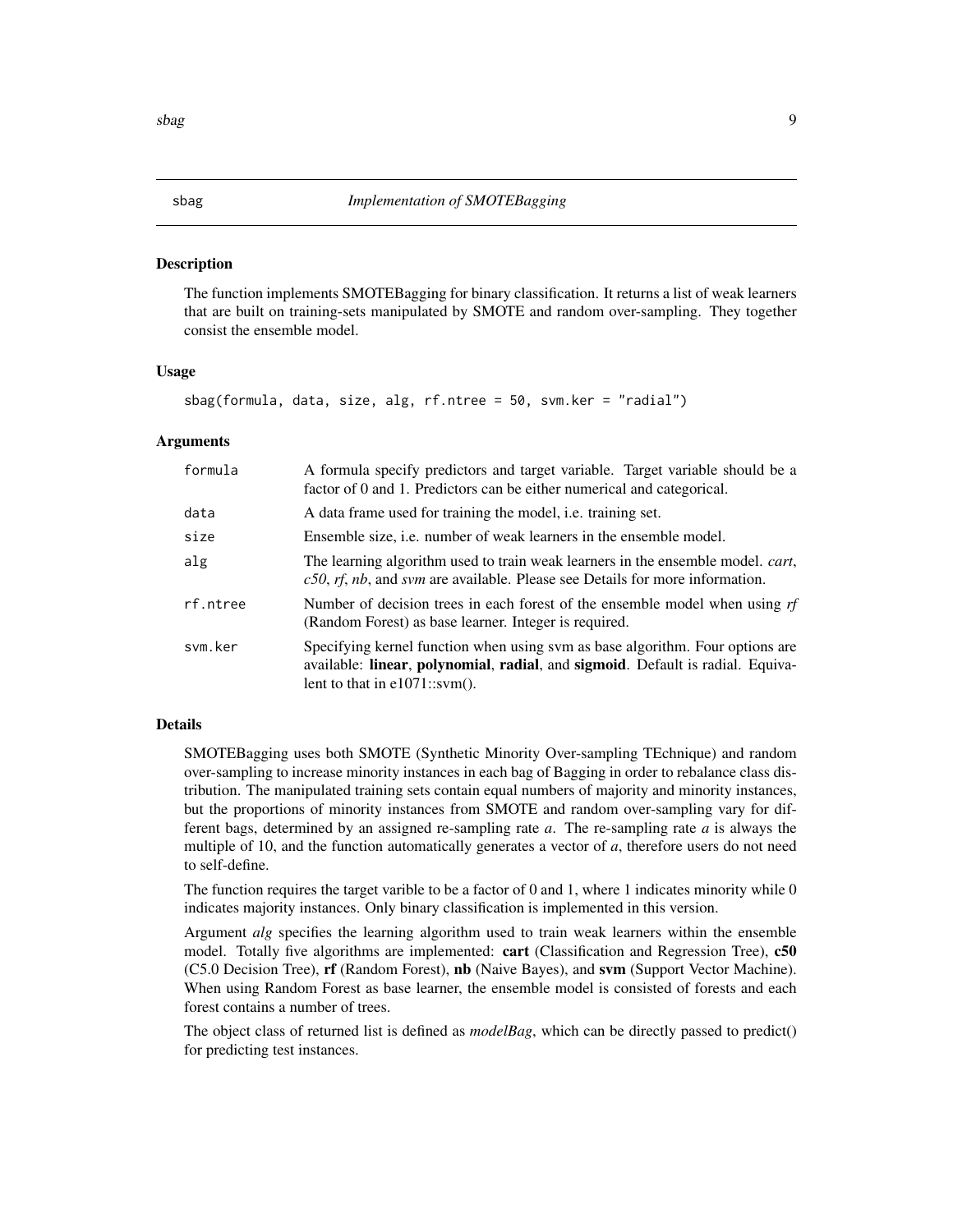#### References

Wang, S. and Yao, X. 2009. Diversity Analysis on Imbalanced Data Sets by Using Ensemble Models. IEEE Symposium on Computational Intelligence and Data Mining, CIDM '09.

Galar, M., Fernandez, A., Barrenechea, E., Bustince, H., and Herrera, F. 2012. A Review on Ensembles for the Class Imbalance Problem: Bagging-, Boosting-, and Hybrid-Based Approaches. IEEE Transactions on Systems, Man, and Cybernetics, Part C (Applications and Reviews). 42(4), pp. 463-484.

#### Examples

```
data("iris")
iris <- iris[1:70, ]
iris$Species <- factor(iris$Species, levels = c("setosa", "versicolor"), labels = c("0", "1"))
model1 <- sbag(Species \sim ., data = iris, size = 10, alg = "c50")
model2 <- sbag(Species \sim ., data = iris, size = 20, alg = "rf", rf.ntree = 100)
model3 <- sbag(Species ~ ., data = iris, size = 40, alg = "svm", svm.ker = "sigmoid")
```
sbo *Implementation of SMOTEBoost*

#### Description

The function implements SMOTEBoost for binary classification. It returns a list of weak learners that are built on SMOTE-manipulated training-sets, and a vector of error estimations of each weak learner. The weak learners altogether consist the ensemble model.

#### Usage

```
sbo(formula, data, size, alg, over = 100, rf.ntree = 50, svm.ker = "radial")
```
#### Arguments

| formula  | A formula specify predictors and target variable. Target variable should be a<br>factor of 0 and 1. Predictors can be either numerical and categorical.                                             |
|----------|-----------------------------------------------------------------------------------------------------------------------------------------------------------------------------------------------------|
| data     | A data frame used for training the model, <i>i.e.</i> training set.                                                                                                                                 |
| size     | Ensemble size, <i>i.e.</i> number of weak learners in the ensemble model.                                                                                                                           |
| alg      | The learning algorithm used to train weak learners in the ensemble model. <i>cart</i> ,<br>$c50$ , rf, nb, and svm are available. Please see Details for more information.                          |
| over     | Specifying over-sampling rate of SMOTE. Only multiple of 100 is acceptable.                                                                                                                         |
| rf.ntree | Number of decision trees in each forest of the ensemble model when using $rf$<br>(Random Forest) as base learner. Integer is required.                                                              |
| svm.ker  | Specifying kernel function when using sym as base algorithm. Four options are<br>available: linear, polynomial, radial, and sigmoid. Default is radial. Equiva-<br>lent to that in $e1071::sym()$ . |

<span id="page-9-0"></span> $10$  sboth  $s$ both  $s$ both  $s$ both  $s$ both  $s$ both  $s$ both  $s$ both  $s$ both  $s$ both  $s$ both  $s$ both  $s$ both  $s$ both  $s$ both  $s$ both  $s$ both  $s$ both  $s$ both  $s$ both  $s$ both  $s$ both  $s$ both  $s$ both  $s$ both  $s$ both  $s$ both  $s$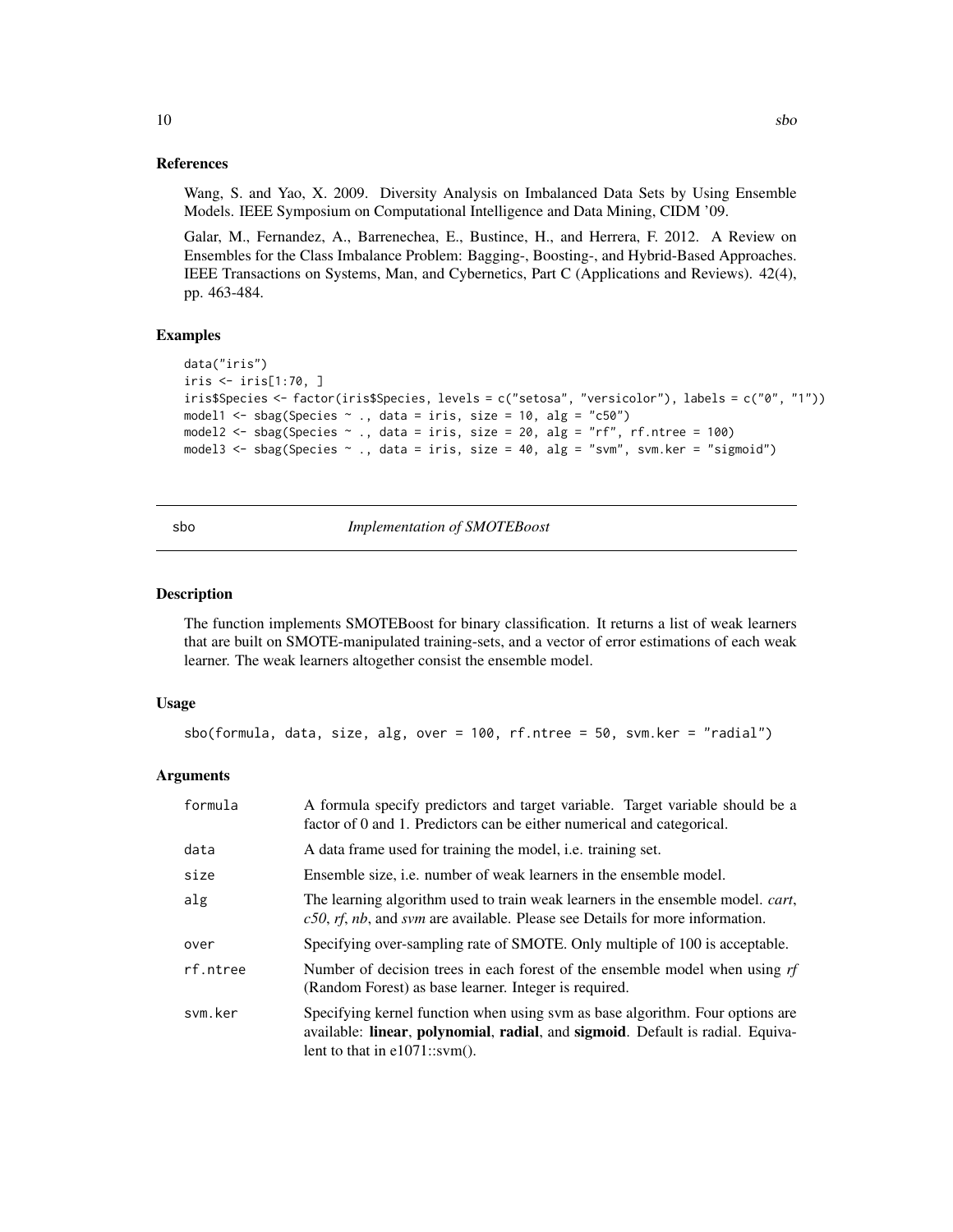#### Details

Based on AdaBoost.M2, SMOTEBoost uses SMOTE (Synthetic Minority Over-sampling TEchnique) to increase minority instances in each iteration of training weak learners. An over-sampling rate of SMOTE can be defined by users with argument *over*.

The function requires the target varible to be a factor of 0 and 1, where 1 indicates minority while  $0$ indicates majority instances. Only binary classification is implemented in this version.

Argument *alg* specifies the learning algorithm used to train weak learners within the ensemble model. Totally five algorithms are implemented: cart (Classification and Regression Tree), c50 (C5.0 Decision Tree), rf (Random Forest), nb (Naive Bayes), and svm (Support Vector Machine). When using Random Forest as base learner, the ensemble model is consisted of forests and each forest contains a number of trees.

The object class of returned list is defined as *modelBst*, which can be directly passed to predict() for predicting test instances.

#### Value

The function returns a list containing two elements:

```
weakLearners A list of weak learners.
errorEstimation
```
Error estimation of each weak learner. Calculated by using (pseudo\_loss + smooth) / (1 - pseudo\_loss + smooth). *smooth* helps prevent error rate = 0 resulted from perfect classfication during trainging iterations. For more information, please see Schapire et al. (1999) Section 4.2.

#### References

Chawla, N., Lazarevic, A., Hall, L., and Bowyer, K. 2003. SMOTEBoost: Improving Prediction of the Minority Class in Boosting. In Proceedings European Conference on Principles of Data Mining and Knowledge Discovery. pp. 107-119

Galar, M., Fernandez, A., Barrenechea, E., Bustince, H., and Herrera, F. 2012. A Review on Ensembles for the Class Imbalance Problem: Bagging-, Boosting-, and Hybrid-Based Approaches. IEEE Transactions on Systems, Man, and Cybernetics, Part C (Applications and Reviews). 42(4), pp. 463-484.

Freund, Y. and Schapire, R. 1997. A Decision-Theoretic Generalization of On-Line Learning and an Application to Boosting. Journal of Computer and System Sciences. 55, pp. 119-139.

Freund, Y. and Schapire, R. 1996. Experiments with a new boosting algorithm. Machine Learning: In Proceedings of the 13th International Conference. pp. 148-156

Schapire, R. and Singer, Y. 1999. Improved Boosting Algorithms Using Confidence-rated Predictions. Machine Learning. 37(3). pp. 297-336.

### Examples

```
data("iris")
iris <- iris[1:70, ]
iris$Species <- factor(iris$Species, levels = c("setosa", "versicolor"), labels = c("0", "1"))
model1 <- sbo(Species \sim ., data = iris, size = 10, over = 100, alg = "c50")
```
 $sbo$  11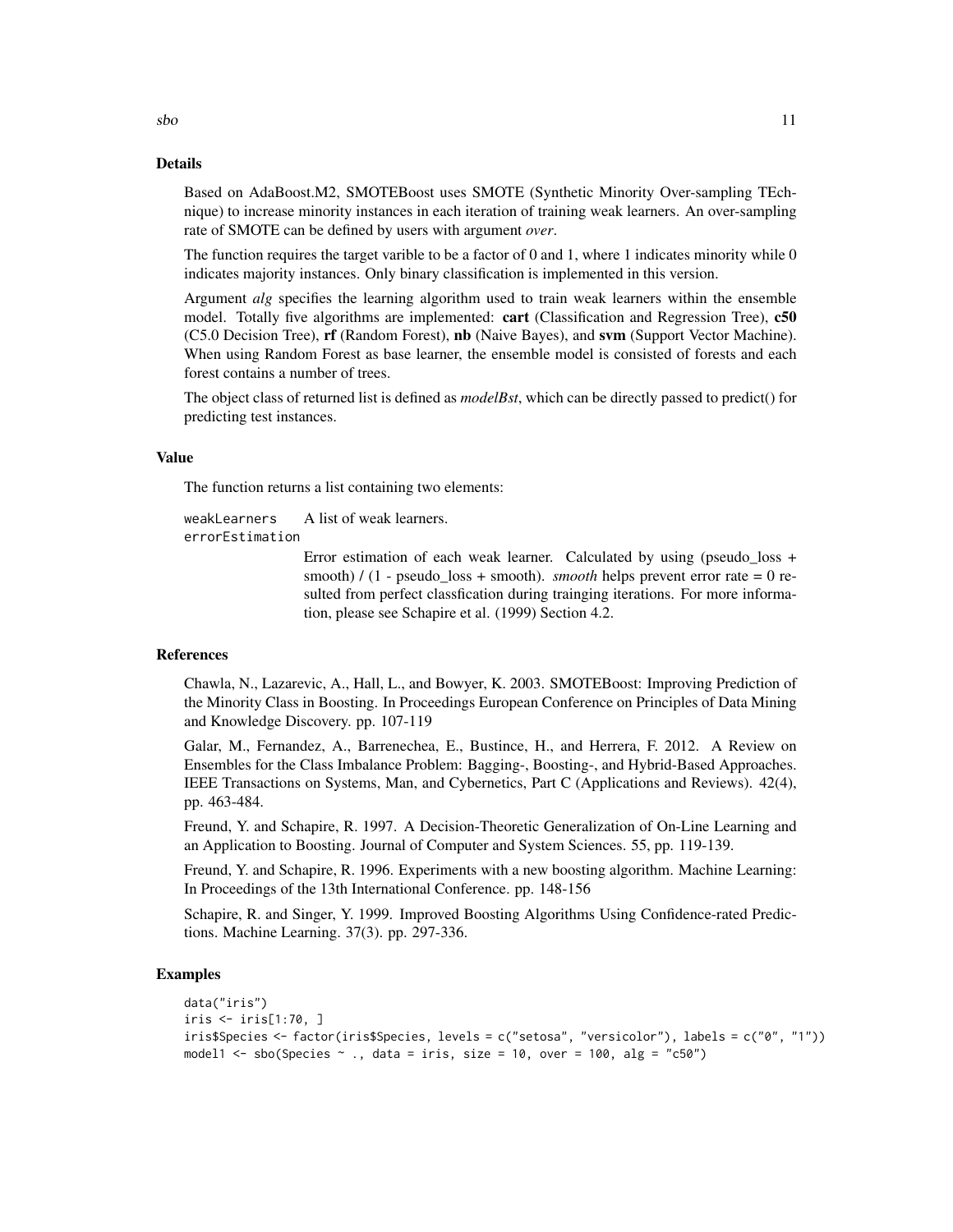```
model2 <- sbo(Species \sim ., data = iris, size = 20, over = 200, alg = "rf", rf.ntree = 100)
model3 <- sbo(Species ~ ., data = iris, size = 40, over = 300, alg = "svm", svm.ker = "sigmoid")
```
ub *Implementation of UnderBagging*

#### Description

The function implements UnderBagging for binary classification. It returns a list of weak learners that are built on random under-sampled training-sets. They together consist the ensemble model.

#### Usage

```
ub(formula, data, size, alg, ir = 1, rf.ntree = 50, svm.ker = "radial")
```
#### Arguments

| formula  | A formula specify predictors and target variable. Target variable should be a<br>factor of 0 and 1. Predictors can be either numerical and categorical.                                                                             |
|----------|-------------------------------------------------------------------------------------------------------------------------------------------------------------------------------------------------------------------------------------|
| data     | A data frame used for training the model, <i>i.e.</i> training set.                                                                                                                                                                 |
| size     | Ensemble size, <i>i.e.</i> number of weak learners in the ensemble model.                                                                                                                                                           |
| alg      | The learning algorithm used to train weak learners in the ensemble model. <i>cart</i> ,<br>$c50$ , rf, nb, and svm are available. Please see Details for more information.                                                          |
| ir       | Imbalance ratio. Specifying how many times the under-sampled majority in-<br>stances are over minority instances. Interger is not required and so such as $ir =$<br>1.5 is allowed.                                                 |
| rf.ntree | Number of decision trees in each forest of the ensemble model when using $rf$<br>(Random Forest) as base learner. Integer is required.                                                                                              |
| svm.ker  | Specifying kernel function when using sym as base algorithm. Four options are<br>available: <b>linear</b> , <b>polynomial</b> , <b>radial</b> , and <b>sigmoid</b> . Default is radial. Equiva-<br>lent to that in $e1071::sym()$ . |

#### Details

UnderBagging uses random under-sampling to reduce majority instances in each bag of Bagging in order to rebalance class distribution. A 1:1 under-sampling ratio (i.e. equal numbers of majority and minority instances) is set as default.

The function requires the target varible to be a factor of 0 and 1, where 1 indicates minority while 0 indicates majority instances. Only binary classification is implemented in this version.

Argument *alg* specifies the learning algorithm used to train weak learners within the ensemble model. Totally five algorithms are implemented: **cart** (Classification and Regression Tree), **c50** (C5.0 Decision Tree), rf (Random Forest), nb (Naive Bayes), and svm (Support Vector Machine). When using Random Forest as base learner, the ensemble model is consisted of forests and each forest contains a number of trees.

<span id="page-11-0"></span> $12$  ub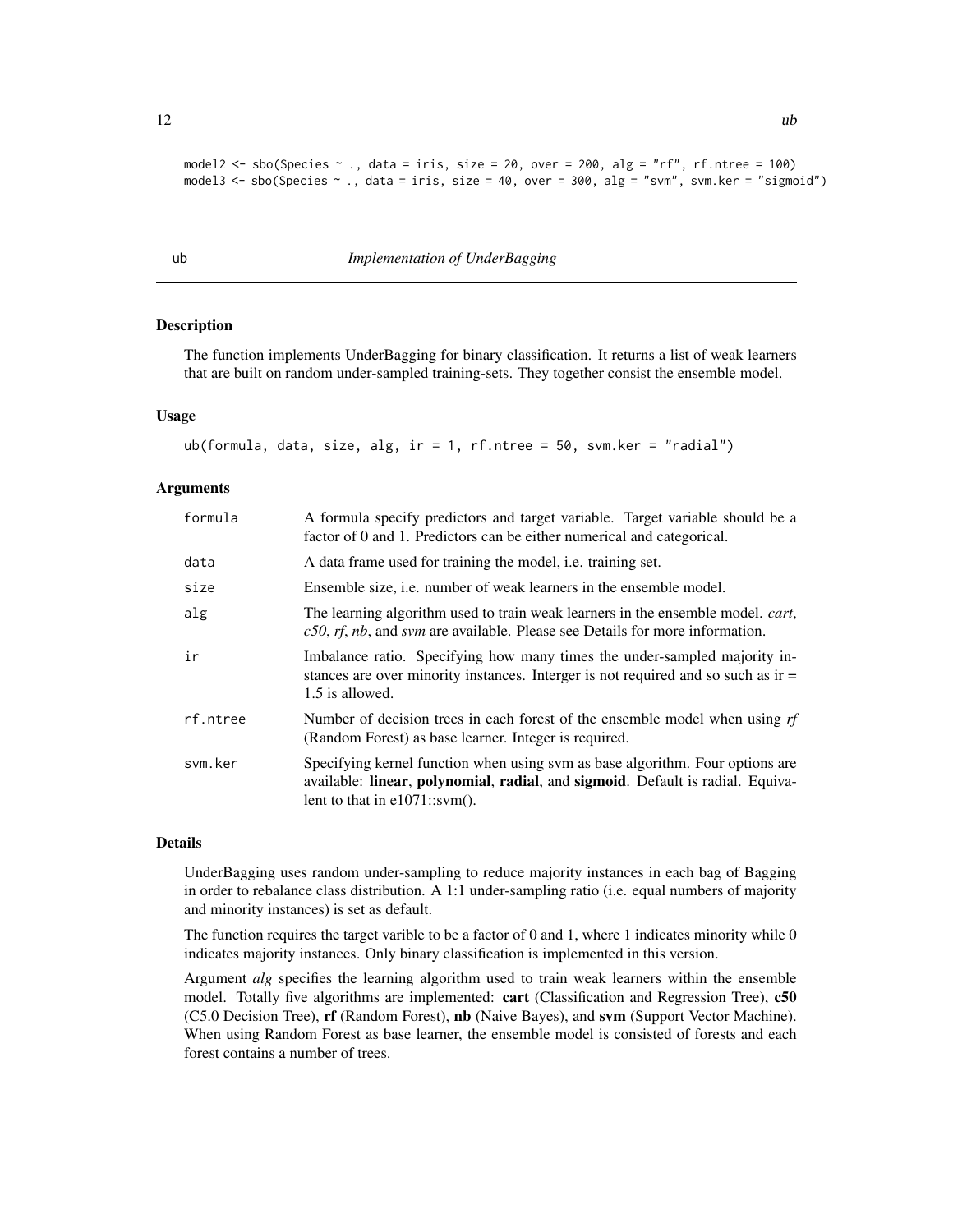*ir* refers to the intended imbalance ratio of training sets for manipulation. With  $ir = 1$  (default), the numbers of majority and minority instances are equal after class rebalancing. With  $ir = 2$ , the number of majority instances is twice of that of minority instances. Interger is not required and so such as  $ir = 1.5$  is allowed.

The object class of returned list is defined as *modelBag*, which can be directly passed to predict() for predicting test instances.

#### References

Barandela, R., Sanchez, J., and Valdovinos, R. 2003. New Applications of Ensembles of Classifiers. Pattern Analysis and Applications. 6(3), pp. 245-256.

Galar, M., Fernandez, A., Barrenechea, E., Bustince, H., and Herrera, F. 2012. A Review on Ensembles for the Class Imbalance Problem: Bagging-, Boosting-, and Hybrid-Based Approaches. IEEE Transactions on Systems, Man, and Cybernetics, Part C (Applications and Reviews). 42(4), pp. 463-484.

```
data("iris")
iris <- iris[1:70, ]
iris$Species <- factor(iris$Species, levels = c("setosa", "versicolor"), labels = c("0", "1"))
model1 <- ub(Species \sim ., data = iris, size = 10, alg = "c50", ir = 1)
model2 \leq - ub(Species \sim ., data = iris, size = 20, alg = "rf", ir = 1, rf.ntree = 100)
model3 \leq ub(Species \sim ., data = iris, size = 40, alg = "svm", ir = 1, svm.ker = "sigmoid")
```